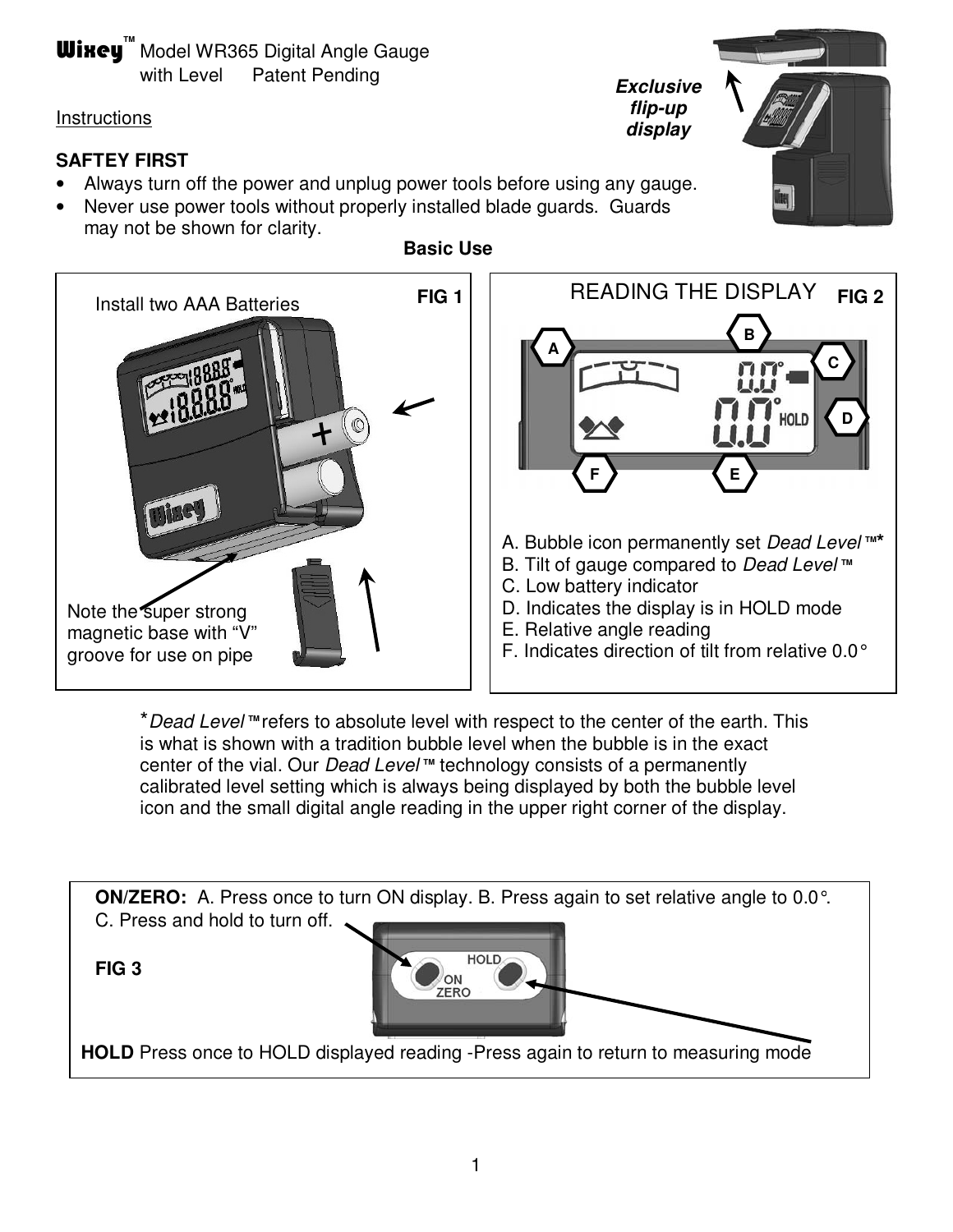If the relative angle has been set to 0.0 on a level surface and then placed on a non level reference surface, both the relative angle measurement and the *Dead Level* ™ display will be the same FIG 4

Pressing the ON/ZERO button calibrates the relative angle to the reference surface and displays 0.0. The *Dead Level* ™ display continues to measure the FIG 5



#### **Proper Measuring**

- 1. Set the gauge flat on a reference surface such as a table saw, miter saw, or jointer table. On a band saw or drill press the blade or bit will be the reference surface. Keep the back of the gauge in a plane perpendicular to the surface being measured. FIG 6
- 2. Turn on and press the ON/ZERO button to set the gauge to 0.0 degrees which calibrates the reference surface.
- 3. Attach to the saw blade or jointer fence using the imbedded magnets. The back of the gauge must always be kept in the same plane perpendicular to the reference surface for all measurements. FIG 7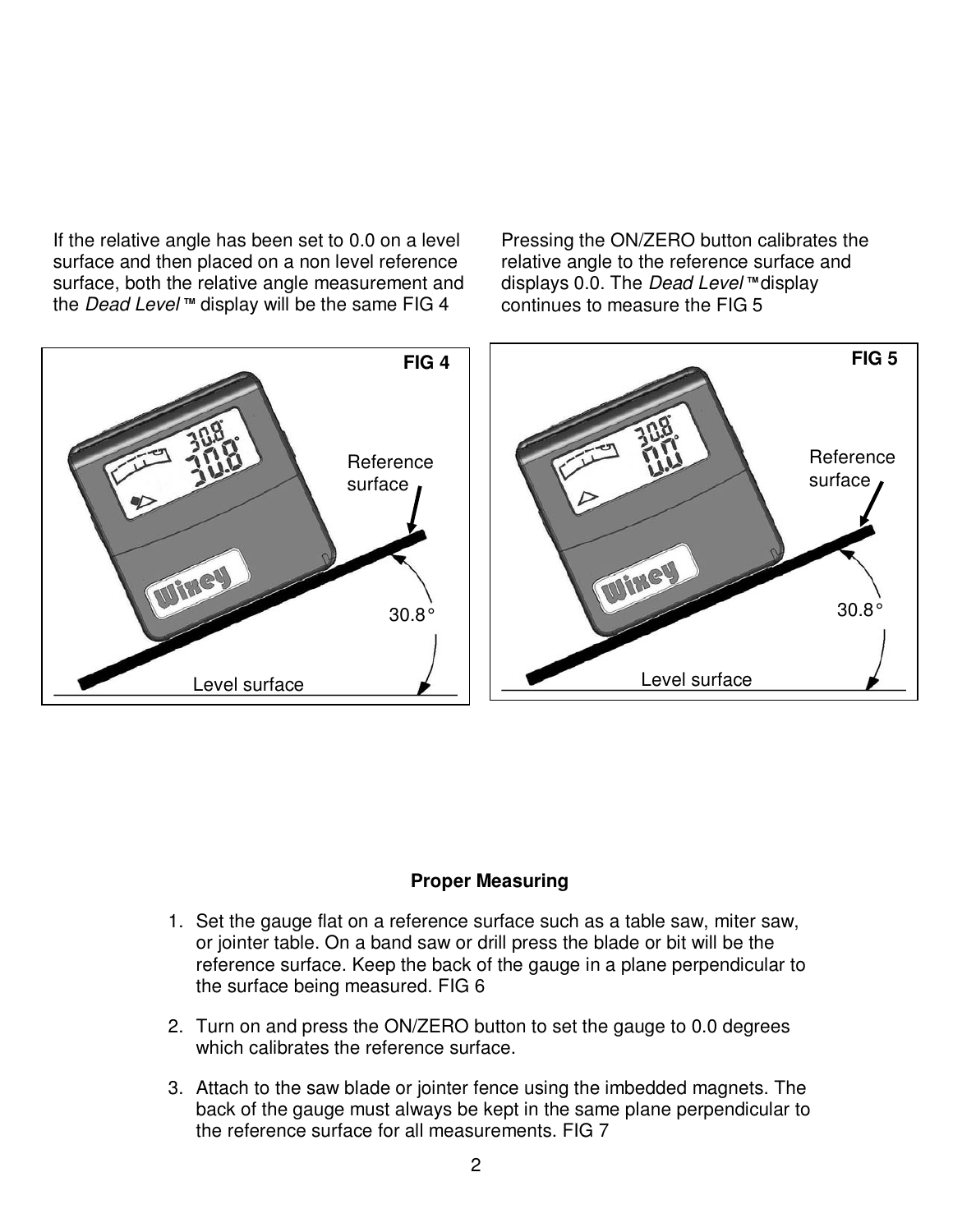

### **Trouble Shooting**

Unstable constantly scrolling numbers

- A. Remove the battery, wait 30 seconds and replace it.
	- B. Install new batteries.

Flashing digits, dim, or no display

- A. Install new batteries.
- B. Clean batteries and battery contacts.

#### Frozen display

A. Remove the battery, wait 30 seconds and replace it.

#### **Dead Level**™ calibration

The internal *Dead Level* ™ setting is permanently calibrated at the factory and should never need re-set. You can override this setting and calibrate it yourself by following these 5 steps:

- 1. Hold the ON/ZERO while replacing the battery cover.
- 2. Place the gauge on a flat surface. The number "1" will appear on the display.
- 3. Press the ON/ZERO button taking care not to move the gauge. The number "1" will begin flashing.
- 4. After a few seconds the number "1" will change to the number "2"
- 5. Rotate the gauge 180 degrees, then press the ON/HOLD button taking care not to move the gauge. The number "2" will begin flashing and when it stops the display will go back to normal and the gauge has been calibrated.